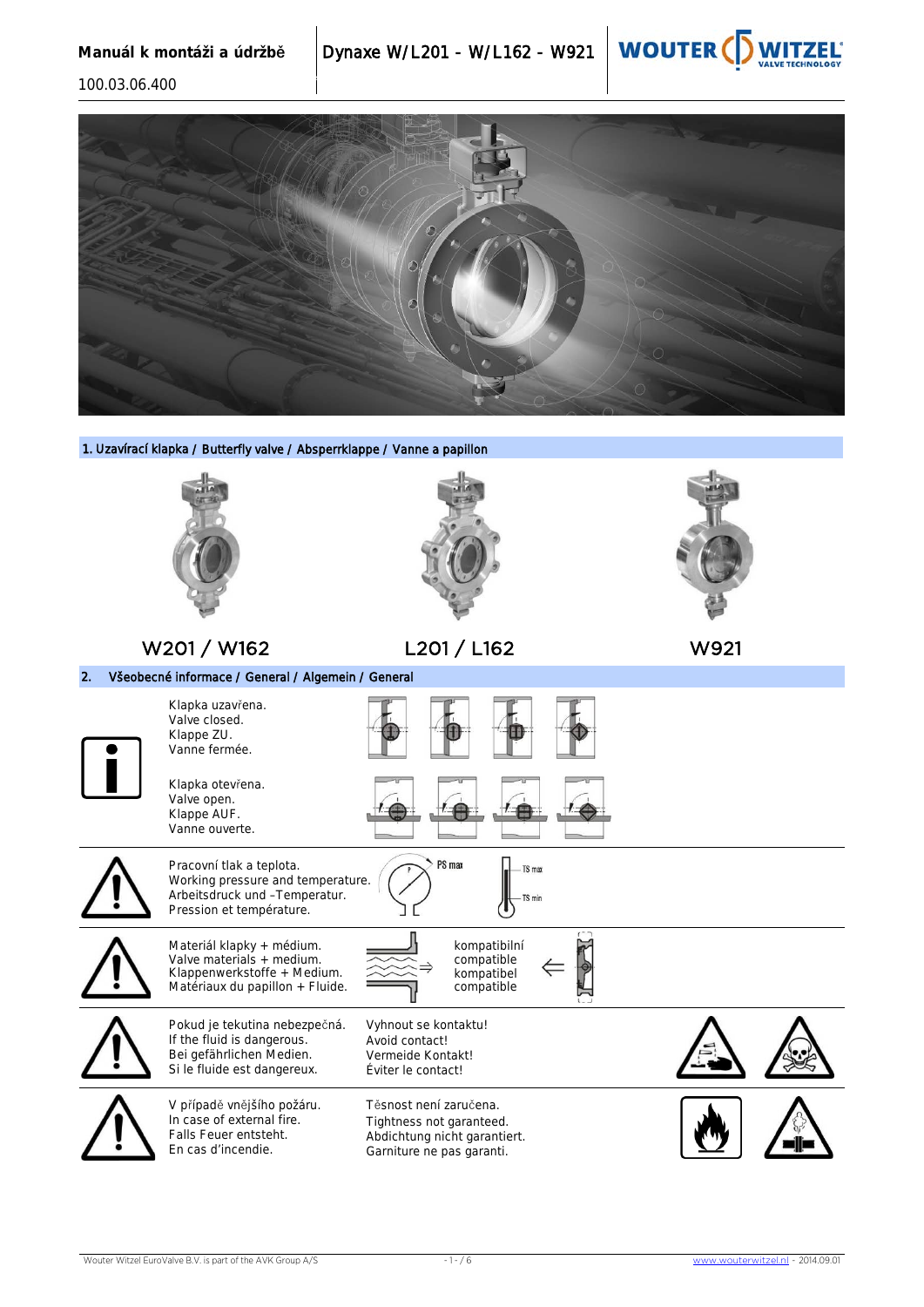**Manuál k montáži a údržbě** Dynaxe W/L201 - W/L162 - W921



|    | V případě výbušného prostředí.<br>In case of explosive atmosphere.<br>Falls explosive Atmosphäre.<br>En cas d'atmosphère explosive.                                                                                         | Uzemnit těleso - Vyžaduje se pravidelná kontrola vodivosti.<br>Body earthen - Periodical conductivity check required.<br>Das Gehause erden - Periodisch Widerstand testen.<br>Chemise mettre à la terre - Périodique contrôler le conduction.                                                                                                                                                                                                                                                                                                                                                                                                                                                                                                                                                                                                                                                                                                                                                                                        |
|----|-----------------------------------------------------------------------------------------------------------------------------------------------------------------------------------------------------------------------------|--------------------------------------------------------------------------------------------------------------------------------------------------------------------------------------------------------------------------------------------------------------------------------------------------------------------------------------------------------------------------------------------------------------------------------------------------------------------------------------------------------------------------------------------------------------------------------------------------------------------------------------------------------------------------------------------------------------------------------------------------------------------------------------------------------------------------------------------------------------------------------------------------------------------------------------------------------------------------------------------------------------------------------------|
| 3. | Skladování / Storage / Lagerung / Stockage                                                                                                                                                                                  |                                                                                                                                                                                                                                                                                                                                                                                                                                                                                                                                                                                                                                                                                                                                                                                                                                                                                                                                                                                                                                      |
|    | Prostředí.<br>Environment.<br>Umgebung.<br>Environnement.                                                                                                                                                                   | Suché + chladné + tmavé + čisté.<br>$Dry + cool + dark + clean.$<br>Trocken + kühl + dunkel + sauber.<br>Sec + frais + à l'abri de la lumière + propre.                                                                                                                                                                                                                                                                                                                                                                                                                                                                                                                                                                                                                                                                                                                                                                                                                                                                              |
|    | Pozice disku.<br>Disc position.<br>Position Klappenscheibe.<br>Position du papillon.                                                                                                                                        | Disk úplně uzavřen.<br>Disc fully closed.<br>Klappe muss vollständig geschlossen sein.<br>Vanne à papillon complètement fermé.                                                                                                                                                                                                                                                                                                                                                                                                                                                                                                                                                                                                                                                                                                                                                                                                                                                                                                       |
|    | Doprava / Handling / Transport / Transport                                                                                                                                                                                  |                                                                                                                                                                                                                                                                                                                                                                                                                                                                                                                                                                                                                                                                                                                                                                                                                                                                                                                                                                                                                                      |
|    | Při zvedání.<br>When lifting.<br>Beim Heben.<br>En cas de levage.                                                                                                                                                           | Používejte správné vybavení.<br>Use correct equipment.<br>Geeignetes Hebewerkzeug verwenden.<br>Utiliser les moyens appropriés.<br>DN 50-35<br>DN 400-100                                                                                                                                                                                                                                                                                                                                                                                                                                                                                                                                                                                                                                                                                                                                                                                                                                                                            |
|    | Kontrola / Inspection / Kontrolle / Inspection                                                                                                                                                                              |                                                                                                                                                                                                                                                                                                                                                                                                                                                                                                                                                                                                                                                                                                                                                                                                                                                                                                                                                                                                                                      |
|    | Vhodné protipříruby.<br>Suitability for pipe flanges.<br>Geeignet für Rohrflansche.<br>Type de brides acceptées.                                                                                                            |                                                                                                                                                                                                                                                                                                                                                                                                                                                                                                                                                                                                                                                                                                                                                                                                                                                                                                                                                                                                                                      |
|    | Rozměry přírub.<br>Dimensions of pipe flange.<br>Abmessungen der Flansche.<br>Dimensions des brides.                                                                                                                        | W201/W162 - L201/L162<br>A=CL150/PN10/PN16<br>$D1> D2 -$<br>B=CL300/PN25/PN40<br>D <sub>2</sub><br>D <sub>2</sub><br>DN<br>D <sub>2</sub><br>DN<br><b>DN</b><br>в<br>A<br>в<br>в<br>А<br>A<br>294<br>50<br>46<br>46<br>300<br>281<br>800<br>758<br>708<br>65<br>45<br>45<br>350<br>321<br>302<br>900<br>859<br>821<br>369<br>350<br>955<br>80<br>62<br>41<br>400<br>1000<br>881<br>87<br>402<br>1153<br>100<br>80<br>450<br>417<br>1200<br>1064<br>125<br>112<br>467<br>457<br>1400<br>1347<br>102<br>500<br>1252<br>150<br>144<br>133<br>600<br>554<br>543<br>192<br>200<br>179<br>700<br>662<br>610<br>699<br>250<br>245<br>226<br>750<br>706<br>W921<br>D <sub>2</sub><br>A=CL150/PN10/PN16<br>$D1> D2 -$<br>B=CL300/PN25/PN40<br>D <sub>2</sub><br>DN<br>D <sub>2</sub><br>D <sub>2</sub><br>DN<br>DN<br>B<br>в<br>A<br>А<br>А<br>в<br>45<br>300<br>293<br>50<br>65<br>43<br>350<br>318<br>80<br>400<br>369<br>60<br>100<br>86<br>450<br>417<br>125<br>112<br>500<br>467<br>150<br>143<br>554<br>600<br>190<br>200<br>250<br>244 |
|    | Těsnicí plocha příruby.<br>Sealing face of pipe flange.<br>Dichtfläche des Rohrflansches.<br>Portée de bride en contact.                                                                                                    | NE:<br>otřepy, radiální drážky, svary, ostré hrany, olej.<br>NO:<br>burrs, radial grooves, weld spatters, sharp edges, oil.<br>KEINE:<br>Beschädigungen, Radialrillen, Schweissperlen,<br>scharfe Ecken, Öl- oder Schmierstoffe.<br>PAS DE: dégâts, rainures radiales, projections de soudure, arêtes<br>vives, huile.                                                                                                                                                                                                                                                                                                                                                                                                                                                                                                                                                                                                                                                                                                               |
|    | Vnitřek klapky.<br>Valve interior.<br>Innenteile der Klappe.<br>Intérieur du clapet.                                                                                                                                        | Bez poškození a nečistot.<br>No damage and foreign matter.<br>Keine Beschädigung und Fremdkörper.<br>Pas de dégâts ni de corps étrangers.                                                                                                                                                                                                                                                                                                                                                                                                                                                                                                                                                                                                                                                                                                                                                                                                                                                                                            |
| 6. | Istalace / Installation / Einbau / Installation                                                                                                                                                                             |                                                                                                                                                                                                                                                                                                                                                                                                                                                                                                                                                                                                                                                                                                                                                                                                                                                                                                                                                                                                                                      |
|    | Viz www.wouterwitzel.nl pro použité délky šroubů.<br>See www.wouterwitzel.nl for to be used bolting lengths.<br>Siehe www.wouterwitzel.nl für zu verwenden Bolzlängen.<br>Voir www.wouterwitzel.nl pour longueur de boulon. |                                                                                                                                                                                                                                                                                                                                                                                                                                                                                                                                                                                                                                                                                                                                                                                                                                                                                                                                                                                                                                      |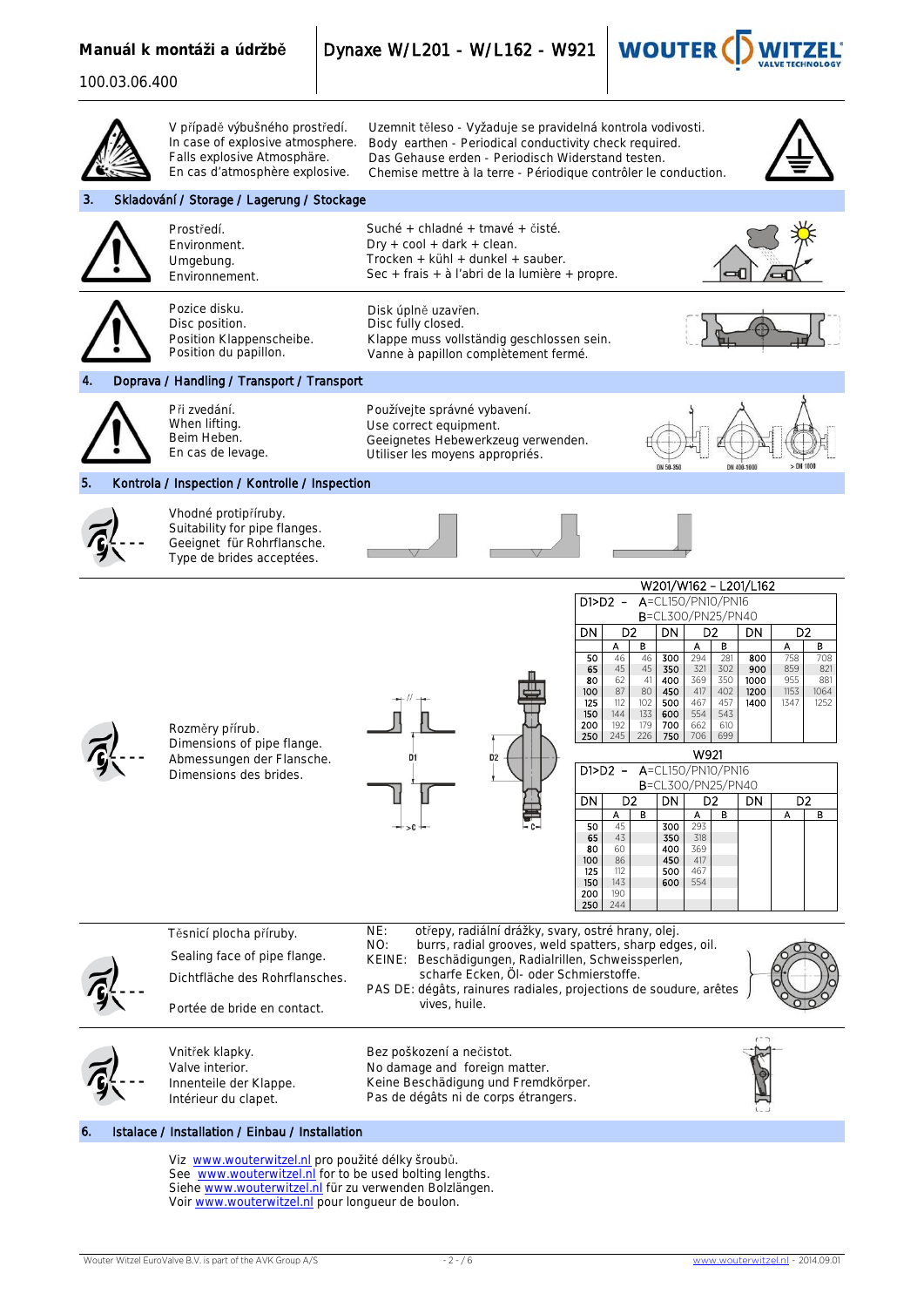**Manuál k montáži a údržbě** Dynaxe W/L201 - W/L162 - W921



| Směr toku.<br>Direction of flow.<br>Strömungsrichtung.<br>Sens du fluide.                                                                        | Dle směru šipky.<br>According arrow.<br>Entsprechend Pfeilrichtung.<br>Selon flèche.                                                                                                                                                                          |  |
|--------------------------------------------------------------------------------------------------------------------------------------------------|---------------------------------------------------------------------------------------------------------------------------------------------------------------------------------------------------------------------------------------------------------------|--|
| Pozice hřídele.<br>Shaft position.<br>Wellen Position.<br>Position d'axe.                                                                        | Hřídel klapky by měla být svislá.<br>Valve shaft should be horizontal.<br>Welle sollte horizontal stehen.<br>Respecter l'alignement.                                                                                                                          |  |
| Přírubová těsnění.<br>Flange gaskets.<br>Flanschdichtungen.<br>Joints de bride.                                                                  | Plochá těsnění (např. EN1514/1, IBG) ASME B16.5.<br>Flat gaskets (e.g. EN1514/1, IBG) ASME B16.5.<br>Flachdichtungen (z.B. EN1514/1, IBG) ASME B16.5.<br>Plan de joints (p.e. EN1514/1, IBG) ASME B16.5.                                                      |  |
| Centrování.<br>Centring.<br>Zentrierung.<br>Centrage.                                                                                            | Instalace v ose potrubí.<br>Installation in the centre of the pipe.<br>Einbau mittig in Rohrleitung / Flansch.<br>Installer au centre de la conduite.                                                                                                         |  |
| Utažení šroubů.<br>Tightening of bolts.<br>Festziehen der Bolzen.<br>Serrage des boulons.                                                        | Podle schématu.<br>Criss-cross fashion.<br>Über Kreuz gemäß Schema.<br>Serrage en croix.                                                                                                                                                                      |  |
| Utahovací moment.<br>Tightening torque.<br>Anzugmoment.<br>Couple de serrage.                                                                    | V souladu s požadavkem na těsnění použitých přírubových těsnění.<br>In accordance with sealing requirement of the used flange gaskets.<br>Gemäß Dichtung Empfehlungen der Flansch Packungen.<br>Utiliser un liquide de rinçage compatible avec les matériaux. |  |
| Svařování přírub.<br>Welding of flanges.<br>Schweißen der Flansche.<br>Soudure des brides.                                                       | Vyvarujte se přehřátí klapky.<br>Avoid overheating of the valve.<br>Überhitzung der Klappe vermeiden.<br>Prévenir la surchauffe de la vanne.                                                                                                                  |  |
| 7. Obsluha   Operation   Inbetriebnahme   Operation                                                                                              |                                                                                                                                                                                                                                                               |  |
| Vůle disku v potrubí.<br>Disc to pipe clearance.<br>Spiel zwischen Klappe und Leitung.<br>Jeu entre papillon et conduit.                         | Otevírejte a zavírejte ručně.<br>Open and close by manual operation.<br>Von Hand öffnen und schließen.<br>Ouvrir et fermer à la main.                                                                                                                         |  |
| Elektrické součásti.<br>Electrical components.<br>Elektrische Komponente.<br>Composants électriques.                                             | Zkontrolujte vhodnost stupně krytí IP.<br>Check that the IP marking is correct.<br>Kontrolle ob IP Kennzeichnung richtig ist.<br>Contrôlez si le marquage IP est correct.                                                                                     |  |
| Ovládání (volitelné).<br>Actuator (optional).<br>Antrieb (Option).<br>Actionneur (option).                                                       | Připojte podle doporučení výrobce.<br>Connect according to manufacturer's installation instruction.<br>Anschließen gemäß Herstelleranleitung.<br>Raccorder suivant les instructions du constructeur.                                                          |  |
| Ventil s ovládáním.<br>Valve with actuator.<br>Absperrklappe mit Antrieb.<br>Vanne a Papillon avec actionneur.                                   | Nedotýkejte se disku.<br>Do not touch the disc.<br>Klappenscheibe nicht berühren.<br>Ne pas toucher le papillon.                                                                                                                                              |  |
| Při proplachování potrubí.<br>When flushing the pipe.<br>Beim Spülen der Leitung.<br>Lors du rinçage du conduit.                                 | Používejte vždy kapalinu vhodnou pro materiál klapky.<br>Use a material compatible rinsing fluid.<br>Nur geeignete Spülmittel verwenden.<br>Utiliser un liquide de rinçage compatible avec les matériaux.                                                     |  |
| Tlaková zkouška při p > PN.<br>System pressure test at $p > PN$ .<br>Systemdruckprüfung mit p > PN.<br>Essai en pression du système avec p > PN. | Ventil vždy v otevřené poloze.<br>Valve always open.<br>Absperrklappe immer geöffnet.<br>Vanne toujours ouverte.                                                                                                                                              |  |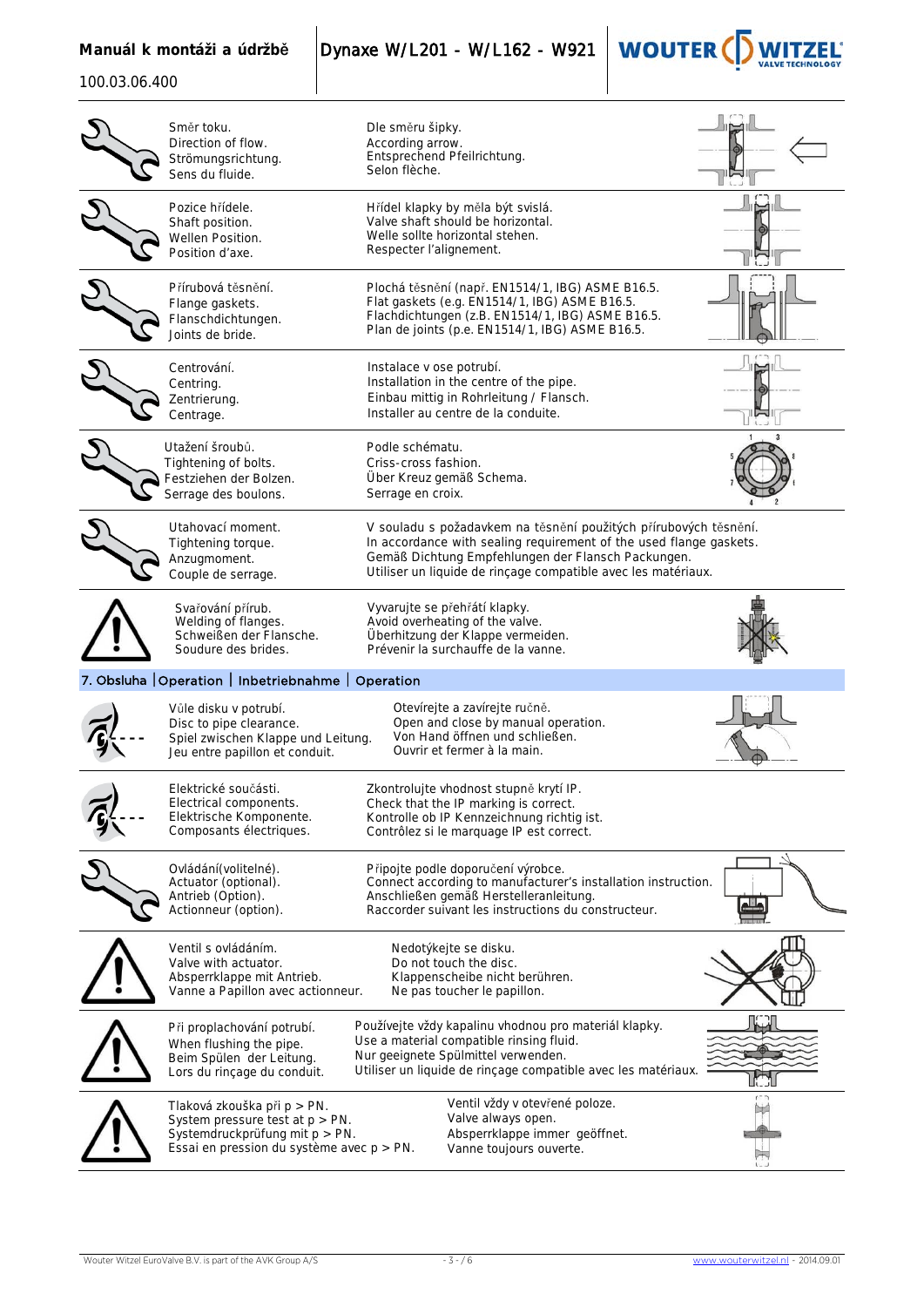**Manuál k montáži a údržbě** Dynaxe W/L201 - W/L162 - W921



|                                                 | Pro ventily běžně uzavřené.<br>For normally closed valve.<br>Bei normal geschlossene Klappe.<br>Près de normal de vanne fermé. | Proveďte zkoušku ovladače minimálně jednou měsíčně pro ověření síly signálu.<br>With actuator minimal operating once a mounth to avoid jamming.<br>Mit Antrieb mindestens 1 x pro Monat öffnen und schliessen damit sie nicht verklebt.<br>Au moins 1 fois en mois actionner de façon à ne pas coller.                                                                                                                                                                                                                                                                                                                                                                                                                                                                                                                                                                                                                            |         |  |  |
|-------------------------------------------------|--------------------------------------------------------------------------------------------------------------------------------|-----------------------------------------------------------------------------------------------------------------------------------------------------------------------------------------------------------------------------------------------------------------------------------------------------------------------------------------------------------------------------------------------------------------------------------------------------------------------------------------------------------------------------------------------------------------------------------------------------------------------------------------------------------------------------------------------------------------------------------------------------------------------------------------------------------------------------------------------------------------------------------------------------------------------------------|---------|--|--|
| 8. Údržba   Maintenance   Wartung   Maintenance |                                                                                                                                |                                                                                                                                                                                                                                                                                                                                                                                                                                                                                                                                                                                                                                                                                                                                                                                                                                                                                                                                   |         |  |  |
|                                                 | Před údržbou.<br>Before maintenance.<br>Vor der Wartung.<br>Avant la maintenance.                                              | Médium.<br>Medium.<br>Medium.<br>Moyen.                                                                                                                                                                                                                                                                                                                                                                                                                                                                                                                                                                                                                                                                                                                                                                                                                                                                                           | 40° C   |  |  |
|                                                 | Kontrolní body.<br>Inspection points.<br>Prüfpunkte.<br>Réparation si défectuosité.                                            | Funkčnost ovládání, povlak, těsnění, funkčnost, koroze < 1 mm.<br>Lever function, coating, sealing, functionable operation, corrosion < 1 mm.<br>Handhebelfunktion, Gehäusebeschichtung, Abdichtung, Bedienbarkeit, Korrosion < 1 mm.<br>Fonctionnement du levier, revêtement, étanchéité, bon fonctionnement, corrosion < 1 mm.                                                                                                                                                                                                                                                                                                                                                                                                                                                                                                                                                                                                  |         |  |  |
|                                                 | Opravte, pokud je vadný.<br>Repair when defective.<br>Instandsetzen falls mangelhaft.<br>Réparation si défectuosité.           | Vyměňte klapku a/nebo ovládání nebo použijte náhradní součásti z WWE.<br>Replace valve and/or actuator, or use spare parts from WWE.<br>Auswechseln der Aramatur und/oder Antrieb, nur Original-Ersatzteile von WWE<br>verwenden.<br>Remplacez la vanne a papillon et/ou actionneur, ou utilisez des piece de rechange de                                                                                                                                                                                                                                                                                                                                                                                                                                                                                                                                                                                                         |         |  |  |
|                                                 | Výměna těsnění na hřídeli<br>Replacement shaft gasket                                                                          | WWE.<br>- Odstraňte ovládání a nástavec;<br>- Povolte matice na ucpávce a odstraňte ucpávku;<br>- Odstraňte pojistný a plochý kroužek;<br>- Vyměňte staré těsnění za nové. U velkých ventilů je nutné každý<br>kroužek těsnění přitlačit ucpávkou;<br>- Nasaďte zpět pojistný a plochý kroužek;<br>- Nasaďte zpět ucpávku, pružné podložky a našroubujte matky;<br>- Utáhněte matice na ucpávce momentovým klíčem tak, aby byla<br>ucpávka v rovině s ventilem;<br>- Remove handle or actuator and adaptor;<br>- Turn of the gland nuts and remove the gland;<br>- Remove the circlip and the flat ring;<br>- Replace the old for the new gasket. By large valves it is necessarily<br>to push every ring in the valve house with the gland and the gland ring;<br>- Replace the flat ring and the circlip;<br>- Replace the gland and the spring rings and nuts;<br>- Turn the nuts with torque wrench and plane with the valve. |         |  |  |
|                                                 | Auswechseln der<br>Stopfbuchspakkung                                                                                           | - Demontieren des Handhebels, Antriebes und Brücke;<br>- Lösen der Schrauben und entfernen des Packung Flansches;<br>- Entfernen der Seeger ringe und des Packung Ringe;<br>- Entfernen der alten Packung und Austausch durch neue Packun<br>Bei größeren Nennweiten ist es notwendig die Dichtungsring<br>mittels Buchse und Flansche in das Gehäuse zu drücken;<br>- Montage in umgekehrter Reihenfolge, die Muttern müssen<br>gleichseitig mittels eines Drehmomentschlüssels angezogen<br>werden.                                                                                                                                                                                                                                                                                                                                                                                                                             |         |  |  |
|                                                 | Remplacer des joint                                                                                                            | - Démonter le poignée ou l'actionneur et l'adaptateur.<br>- Démonter les écrous et le bride.<br>- Démonter le cercle.<br>- Remplacer des joint.<br>- Ne pas serrer trop fort, avec clé de serrage dynamométrique                                                                                                                                                                                                                                                                                                                                                                                                                                                                                                                                                                                                                                                                                                                  | $A = B$ |  |  |
|                                                 | Výměna ovládání<br>Replace actuator<br>Antrieb neu montieren<br>Démonter d'un actionneur                                       | Správně zarovnat s hřídelí<br>Correctly in line with shaft<br>Korrekt ausrichten mit Welle<br>Contrôler le centrage par rapport à l'axe                                                                                                                                                                                                                                                                                                                                                                                                                                                                                                                                                                                                                                                                                                                                                                                           |         |  |  |
|                                                 | Nastavení ovládání<br>Adjust actuator<br>Einstellen Antrieb<br>Instituer l'actionneur.                                         | Ovládání u uzavřené klapky nastavte tak, aby odpovídalo uzavřené<br>poloze.<br>Valve closed to the travel stop; adjust actuator against the end stop.<br>Klappe geschlossen gegen den Anschlag Antrieb montieren in<br>Endstand.<br>Remontage d'un actionneur contre crête et la vanne ferme contre<br>crête.                                                                                                                                                                                                                                                                                                                                                                                                                                                                                                                                                                                                                     |         |  |  |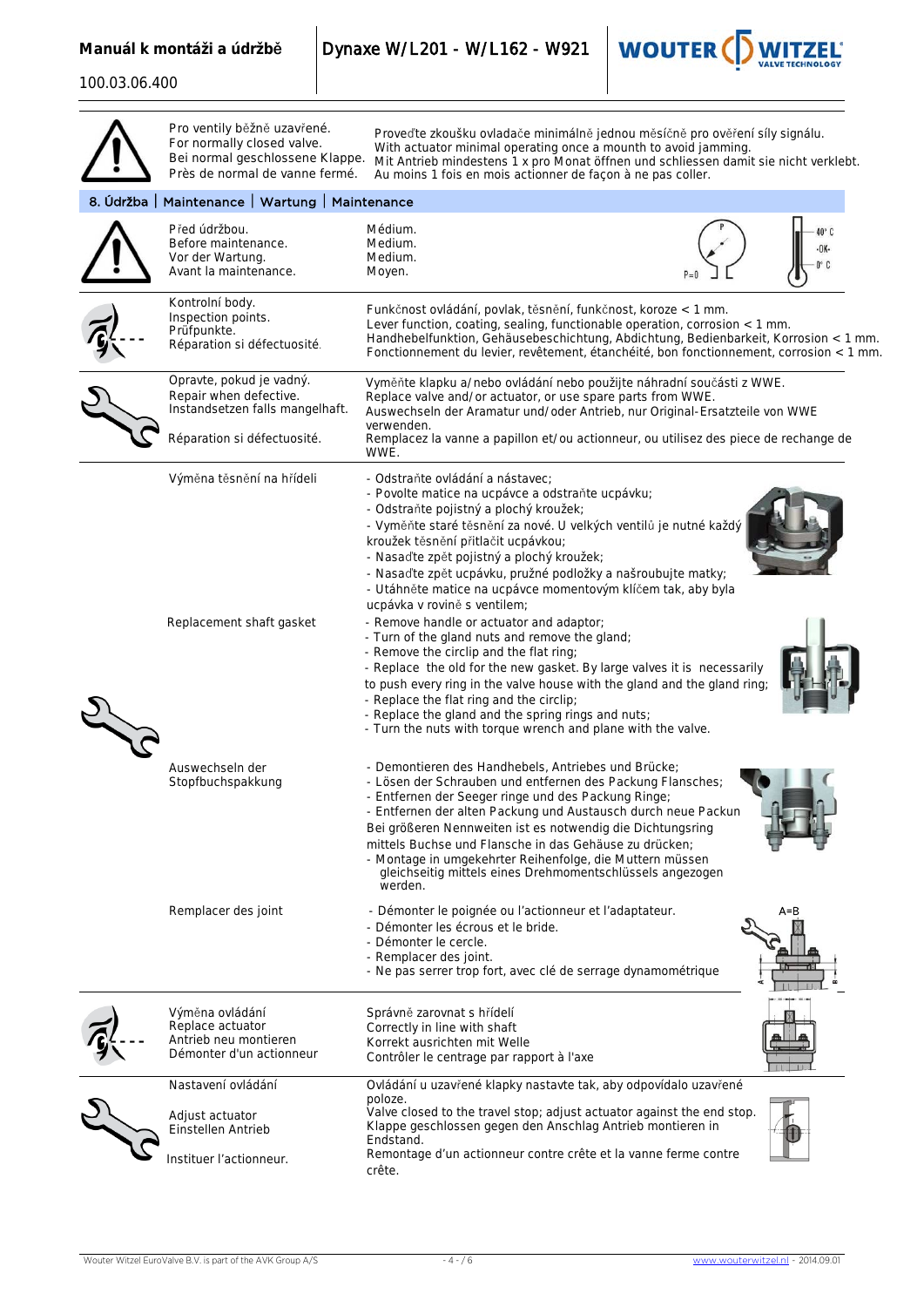100.03.06.400

**Manuál k montáži a údržbě** Dynaxe W/L201 - W/L162 - W921



| Výměna těsnění klapky.                                                                       | - Demontujte klapku;<br>- Zkontrolujte, jestli se na sedle nenacházejí nečistoty a otřepy;<br>- Odstraňte pojistný kroužek a staré sedlo disku;<br>- Vyčistěte klapku a nasaďte nové sedlo disku.;<br>- Nasaďte pojistný kroužek a namontujte šrouby. Dotahujte vž-<br>dy postupně šrouby proti sobě. Dbejte na centrování;<br>- Zkontrolujte, jestli se klapka správně otevírá a zavírá. |                                                                     |                                         | Standartní sedla<br>Standard disc seats<br>Standard Dichtungen<br>Joints de vanne standard<br>3.01<br>3.02 |                                                 |
|----------------------------------------------------------------------------------------------|-------------------------------------------------------------------------------------------------------------------------------------------------------------------------------------------------------------------------------------------------------------------------------------------------------------------------------------------------------------------------------------------|---------------------------------------------------------------------|-----------------------------------------|------------------------------------------------------------------------------------------------------------|-------------------------------------------------|
| Replacement valve seal.                                                                      | - Remove valve from the line:<br>- Check the body seat for burrs;<br>- Remove retaining ring and old disc seat;<br>- Clean valve and replace new disc seat;<br>- Place retaining ring and turn on bolts criss-cross fashion and<br>lock with center:<br>- Open and close valve and check.                                                                                                 |                                                                     |                                         | RTFE (TH)<br>3.01<br>3.02<br>3.03<br>3.04<br>Fire Safe (FS)                                                |                                                 |
| Auswechselen der Klappendichtung. - Flansche lösen und Armatur aus der Leitung heraussetzen; | - Kontrolle ob der Sitz beschädigt ist:<br>- Demontage des Klemmringes und der Dichtung;<br>- Säubern der Klappe und einsetzen der neuen Dichtung;<br>- Klemmring aufmontieren und Schrauben uber Kreuz<br>anziehen und mit Körnerpunkt fixieren;<br>- Funktionsprüfung durch Öffnen und Schließen der Armatur.                                                                           | 3.01<br>3.02<br>3.03<br>Metal Laminated (M)<br>3.01<br>3.02<br>3.03 |                                         |                                                                                                            |                                                 |
| Remplacer des joint des vanne                                                                | Metal Solid (MS)<br>- Démonter vanne a conduit;<br>- Contrôler le surface:<br>- Démonter anneau et joint;<br>- Nettoyer vanne et remplacer joint nouveau;<br>- Monter anneau et serrage boulons en croix et fixer;<br>- Ouverte et fermé vanne et contrôler.                                                                                                                              |                                                                     |                                         |                                                                                                            | 3.01<br>3.02<br>3.03<br>Rubber Elastomeric (RE. |
|                                                                                              | No Popis                                                                                                                                                                                                                                                                                                                                                                                  | Description                                                         | Beschreibung                            | Description                                                                                                |                                                 |
|                                                                                              | RTFE (TH)<br>3.01 Ring RTFE<br>3.02 O-ring FPM<br>Fire Safe (FS)<br>3.01 Ring RTFE                                                                                                                                                                                                                                                                                                        | Ring RTFE<br>O-Ring FPM<br>Ring RTFE                                | Ringe RTFE<br>O-Ring FPM<br>Ringe RTFE  | Anneau RTFE<br>O-ring FPM<br>Anneau RTFE                                                                   |                                                 |
| Náhradní díly na vyžádání.                                                                   | 3.02<br>Helicoil<br>3.03   Metalen back-up<br>$3.04$ O-ring<br>Metal Laminated (M)                                                                                                                                                                                                                                                                                                        | Helicoil<br>Metal back-up<br>O-ring                                 | Helicoil<br>Metal back-up<br>O-Ring     | Helicoil<br>Métal back-up<br>O-ring                                                                        |                                                 |
| Spare parts on request.<br>Ersatzteile auf Anfrage.<br>Pièces de rechange sur demande.       | 3.01 Metal to metal<br>3.02<br>C-ring<br>3.03 Sinus veer                                                                                                                                                                                                                                                                                                                                  | Metal to metal<br>C-ring<br>Sinus spring                            | Metal to metal<br>C-ring<br>Sinus Feder | Metal to metal<br>C-ring<br>Sinus resort                                                                   |                                                 |





Likvidace produktu. Product disposal. Produkt Entsorgung. Traitement des déchets. S vyřazeným ventilem nakládajte dle platné legislativy. Treatment according local national legislation. Verarbeiten unter Beachtung der örtlichen behördlichen Vorschriften. Traitement selon le législation national sur place.